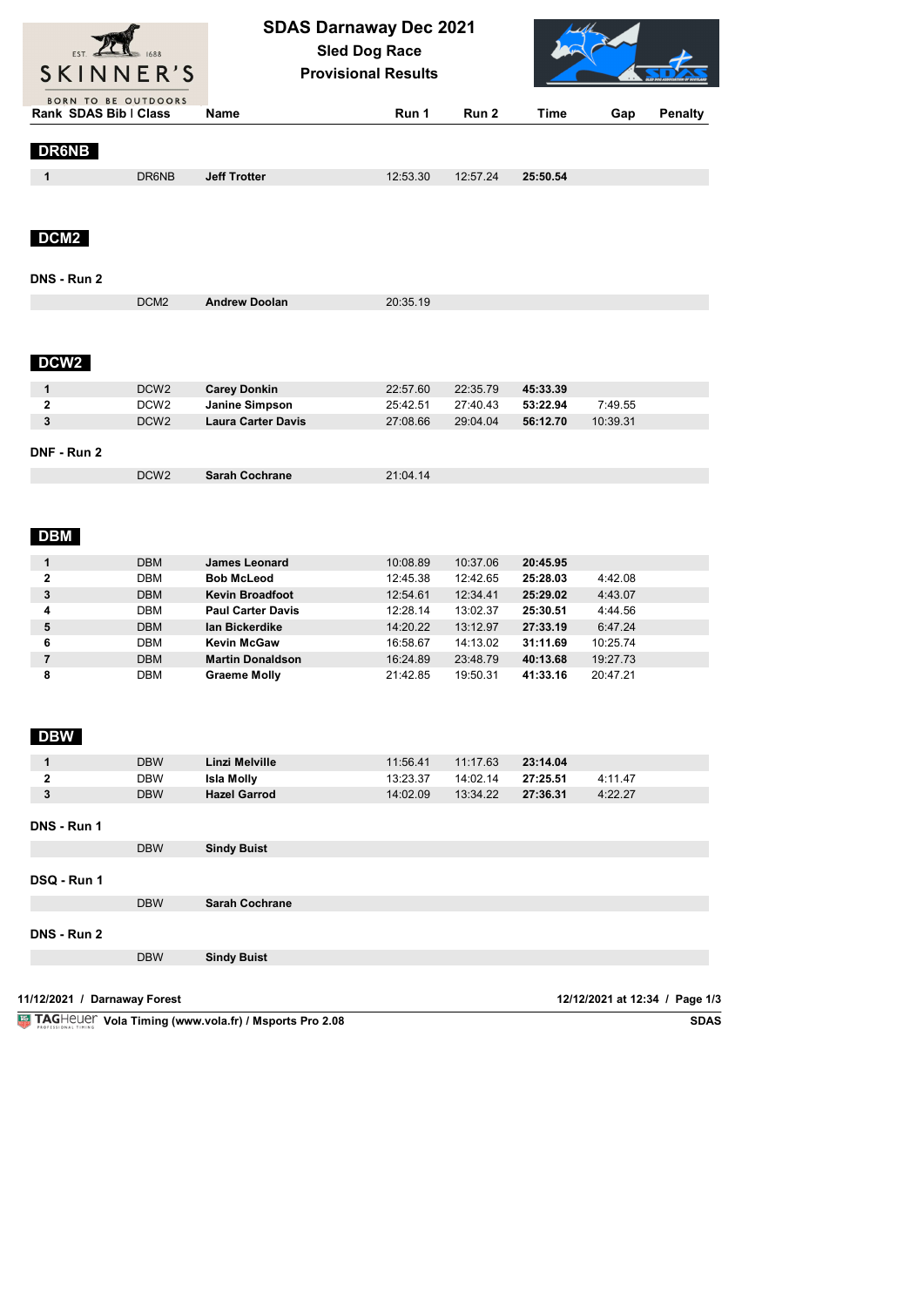| <b>SDAS Darnaway Dec 2021</b><br><b>Sled Dog Races</b> |                                    |                                                       |                      |                      |                      |                     |                                |
|--------------------------------------------------------|------------------------------------|-------------------------------------------------------|----------------------|----------------------|----------------------|---------------------|--------------------------------|
| <b>Provisional Results</b> 1688<br>S K I N N E R ' S   |                                    |                                                       |                      |                      |                      |                     |                                |
| Rank: SDAS Bib   Class                                 |                                    | <b>Name</b>                                           | Run 1                | Run 2                | Time                 | Gap                 | <b>Penalty</b>                 |
|                                                        | <b>DBW</b>                         | Aneeka Anderson                                       | 14:52.98             |                      |                      |                     |                                |
|                                                        | <b>DBW</b>                         | <b>Sarah Cochrane</b>                                 |                      |                      |                      |                     |                                |
| DR4                                                    |                                    |                                                       |                      |                      |                      |                     |                                |
| 1                                                      | DR4                                | Ashleigh Dean                                         | 10:04.15             | 10:02.51             | 20:06.66             |                     |                                |
| 2                                                      | DR4                                | Gilli McLeod                                          | 11:49.32             | 12:05.86             | 23:55.18             | 3:48.52             |                                |
| DR4NB                                                  |                                    |                                                       |                      |                      |                      |                     |                                |
| 1                                                      | DR4NB                              | Alfie Blyth-Russell                                   | 11:49.85             | 11:57.40             | 23:47.25             |                     |                                |
| 2                                                      | DR4NB                              | Keith Hutchon                                         | 12:15.46             | 12:16.71             | 24:32.17             | 44.92               |                                |
| 3                                                      | DR4NB                              | <b>Rosie Garside</b>                                  | 12:51.70             | 13:34.39             | 26:26.09             | 2:38.84             |                                |
| <b>DCM</b>                                             |                                    |                                                       |                      |                      |                      |                     |                                |
| 1                                                      | <b>DCM</b>                         | <b>Scott McLean</b>                                   | 20:06.92             | 19:59.28             | 40:06.20             |                     |                                |
| 2<br>3                                                 | <b>DCM</b><br><b>DCM</b>           | <b>Brian Keegan</b><br><b>Kevin Broadfoot</b>         | 23:09.56<br>26:49.09 | 24:16.76<br>28:55.25 | 47:26.32<br>55:44.34 | 7:20.12<br>15:38.14 |                                |
| DSQ - Run 2                                            | <b>DCM</b>                         | <b>Jamie Stevenson</b>                                | 13:50.06             |                      |                      |                     |                                |
| <b>DCW</b>                                             |                                    |                                                       |                      |                      |                      |                     |                                |
| 1                                                      | <b>DCW</b>                         | <b>Chantel Clark</b>                                  | 21:27.81             | 20:46.00             | 42:13.81             |                     |                                |
| 2                                                      | <b>DCW</b>                         | <b>Susan Fraser</b>                                   | 21:51.16             | 21:39.95             | 43:31.11             | 1:17.30             |                                |
| 3<br>DSQ - Run 2                                       | <b>DCW</b>                         | Abi Lyall                                             | 22:06.59             | 22:05.91             | 44:12.50             | 1:58.69             |                                |
|                                                        | <b>DCW</b>                         | <b>Carey Donkin</b>                                   | 24:23.29             |                      |                      |                     |                                |
| <b>DR3NB</b>                                           |                                    |                                                       |                      |                      |                      |                     |                                |
| 1                                                      | DR3NB                              | <b>Rosie Garside</b>                                  | 14:48.95             | 14:11.49             | 29:00.44             |                     |                                |
| 2                                                      | DR3NB                              | <b>Tracy Thomas</b>                                   | 14:15.78             | 14:50.74             | 29:06.52             | 6.08                |                                |
| 3                                                      | DR3NB                              | <b>Jason Lawlor</b>                                   | 15:37.53             | 14:21.25             | 29:58.78             | 58.34               |                                |
| <b>DS2</b>                                             |                                    |                                                       |                      |                      |                      |                     |                                |
| 1<br>2                                                 | DS <sub>2</sub><br>DS <sub>2</sub> | <b>Louise Mitchell</b>                                | 11:19.31             | 11:32.97             | 22:52.28             |                     |                                |
| 3                                                      | DS <sub>2</sub>                    | <b>Peter Hughes</b><br>Katherine Bastianelli          | 13:09.20<br>15:05.97 | 13:24.15<br>15:01.78 | 26:33.35<br>30:07.75 | 3:41.07<br>7:15.47  |                                |
| 4                                                      | DS <sub>2</sub>                    | <b>Rosie Garside</b>                                  | 15:22.94             | 15:44.71             | 31:07.65             | 8:15.37             |                                |
| 11/12/2021 / Darnaway Forest                           |                                    |                                                       |                      |                      |                      |                     | 12/12/2021 at 12:34 / Page 2/3 |
|                                                        |                                    | TAGHeuer Vola Timing (www.vola.fr) / Msports Pro 2.08 |                      |                      |                      |                     | <b>SDAS</b>                    |